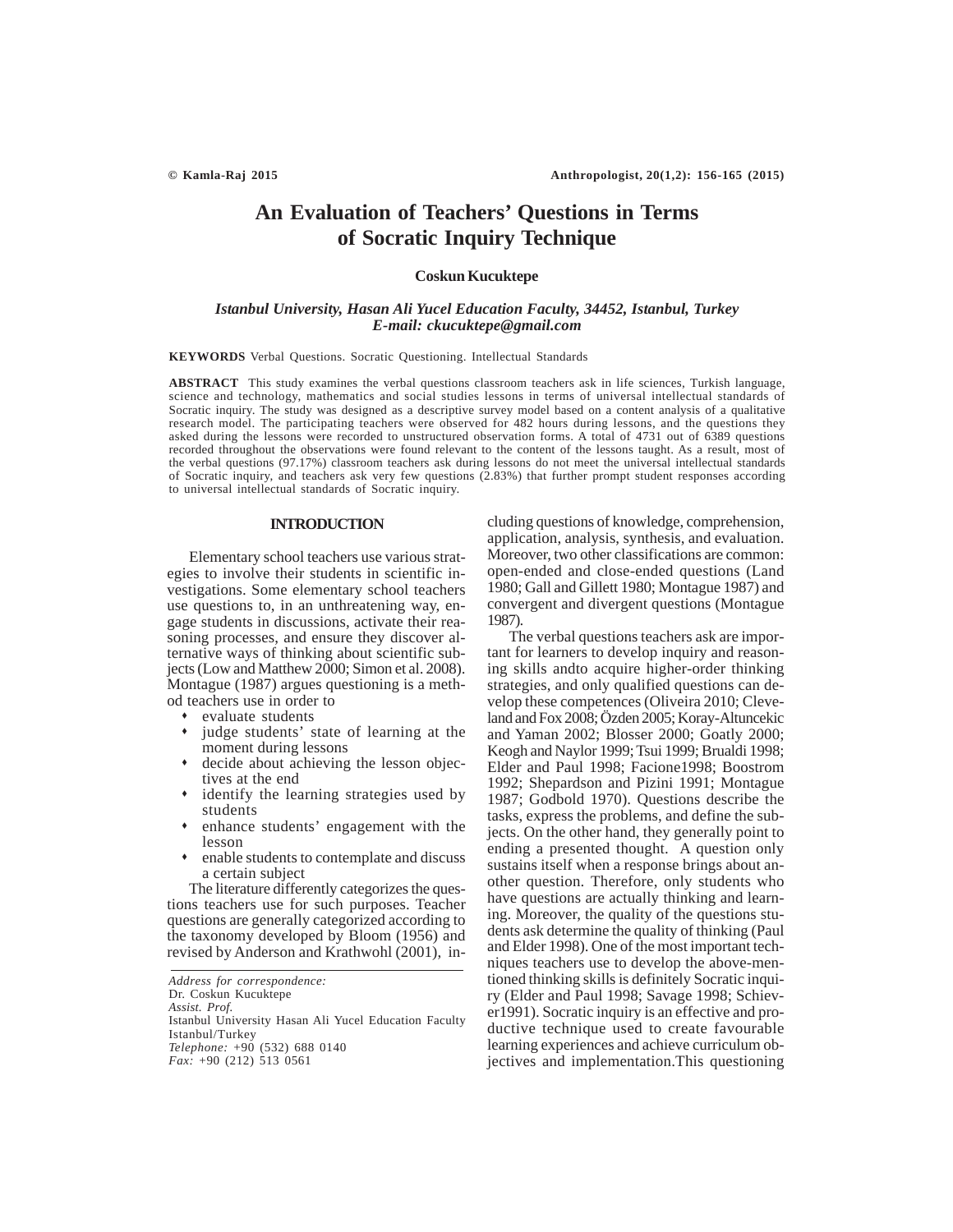method may lead students to new discoveries, so the aim of the questions asked not only is to assess knowledge but also to help students function at higher levels of cognitive ability while building knowledge or solving problems (Fahim and Bagheri 2012).The purpose of Socratic inquiry is to enable students to learn not by passively receiving the knowledge as a response, but by thinking about a question and further generating questions. Socratic inquiry aims at having students think about presented content and handle the subject critically thanks to thoughtprovoking questions raised by teachers (Chaffe 1988). At the same time, the main purpose of this questioning is not to reach a final correct answer, but to urge students to examine their way of thinking (Davies and Sinclair 2013). Socratic inquiry can distract learners' attention to the subject and facilitate the content more comprehensively. For the inquiry to be performed correctly, teachers should prepare a questions list in advance and ask questions in response to every answer to ensure learners discuss the subject using their pre-existing knowledge (Godzella-Hartsoe and Herper 1989). Cognitive state and readiness is important in Socratic inquiry. Learners use their previous knowledge and explore the new information concerning questions asked by referring to sources when necessary. Socratic inquiry is intended to develop systematic thinking skills in students and to transfer classrooms into places where students think creatively and critically. Moreover, it motivates learners to think and improves their thinking skills based on the assumption that information is an answer to a question (Paul and Elder 1998; Montague 1987). Teachers who use the Socratic inquiry technique should (1) respond to all answers from learners with another question to supplement their thoughts and enable them to think more deeply; (2) try to understand the latest basic principles regarding what is said or believed and trace the latent meanings about these basic principles withother questions; (3) consider all assertions like points to provoke different thoughts; (4) approach all thoughts considering their need for improvement; and (5) realize any thought exists only in a network of interwoven thoughts. Teachers should encourage their students to trace associations in the questions and notice that all questions presuppose that students know answers to previous questions and that all thoughts presuppose students are informed of previous

thoughts. While developing the questions, teachers should also presuppose that questions are open to other questions. Because of this, teachers are expected to avoid providing direct answers and instead promote deeper examination of the topic (Lee-Kim and Kim 2014). According to the study conducted to determine achievement level of students via online mathemetics courses by Offenholley (2012), it is observed that as the number of the posts of the teacher increases, the number of the posts of students increases. When students get direct responses to their questions, the number of the posts or their participation decreases, which may result from the impression that teachers know all the answers. For these classes, the ideal way to proceed is thought to be a certain way of Socratic inquiry through which teachers encourage students to think further by evaluating their answers and giving feedback rather than providing the correct answer (Offenholley 2012). Clarity of expressing the questions is critical for effective inquiry (Gall and Gillett 1980; Land 1980). Socratic inquiry and critical thinking have a special relationship because they share a common outcome. While critical thinking offers individuals a comprehensive perspective about the functioning of the mind, Socratic inquiry completes the structure for the formation of this general perspective and the questions necessary for its quality (Paul and Elder 1998). Full-fledged critical thinking involves three parts: asking questions, answering those questions through reasoning, and believing the results of reasoning. First, it involves asking questions that need to be asked, asking good questions, those that get to the heart of the matter. Second, it involves trying to answer those questions by reasoning them out. Reasoning out answers is different from other ways of answering questions, such as giving an answer we have always taken for granted but never thought about, answering impressionistically ("That reminds me of. . ."), or simply answering according to the way we were raised or answering in accordance with our personalities. It is also different from answering by saying the first thing that comes into our minds and then using all our power of reasoning to defend that answer. Third, critical thinking involves believing the results of our reasoning. Critical thinking is different from engaging in a mental exercise. When we think through an issue critically, we internalize the results. We don't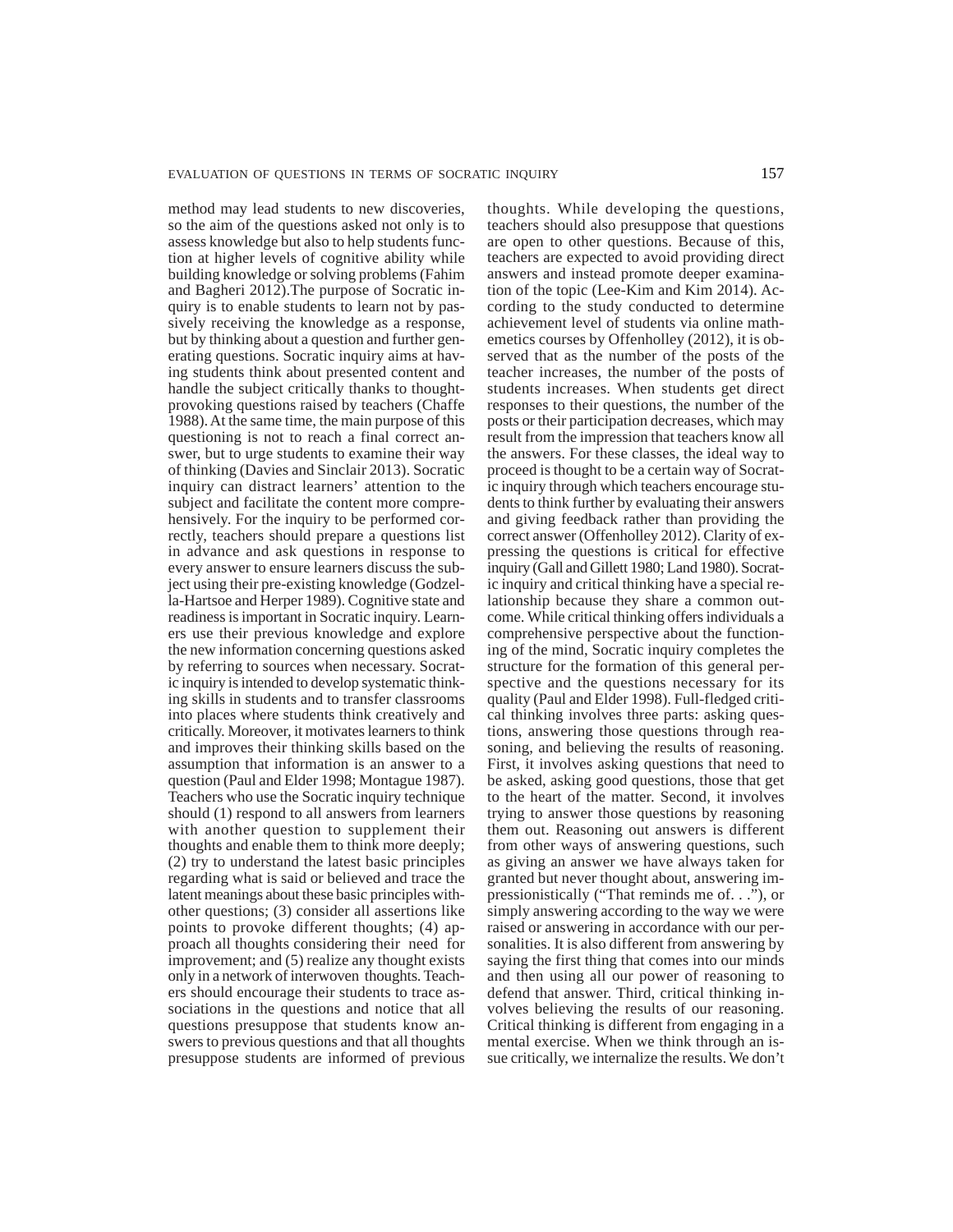merely give verbal agreement; we actually believe the results because we have done our best to reason out the issue and we know that reasoning out things is the best way to get reliable answers. Furthermore, when we critically think through a decision in a given situation, what follows is not just belief, but action.Unless something unforeseen occurs, we end up taking the action we concluded was most reasonable (Nosic 2001). If the questions teachers ask students during the learning process do not meet the intellectual standards of Socratic inquiry, they neither develop critical thinking skills of learners nor contribute to their reasoning and inquiry skills.According to the Foundation for Critical Thinking (F.F.C.T) (1999), there are nine intellectual standards of Socratic inquiry: clarity, accuracy, precision, relevance, depth, breadth, logic, significance, and fairness (F.F.C.T. 1999). Universal intellectual standards must be applied to thinking whenever a person is interested in checking the quality of reasoning about a problem, issue, or situation. For the teachers to ask questions or make inquiries that meet these standards is critical in terms of developing students' intellectual capacity, thinking skills, and academic achievement. The literature review by the present researcher revealed no previous research on the classification of verbal or written questions asked by the teachers according to the universal intellectual standards of Socratic inquiry. Therefore, it is assumed that present study is one of the first examples of research on relevant issues and thus is an original contribution.

## **Research Purpose**

The purpose of the study is investigate the verbal questions that classroom teachers ask in life sciences, Turkish language, science and technology, mathematics, and social studies lessons in terms of universal intellectual standards of Socratic inquiry. Thus, the following research questions were asked:

To what extent do the verbal questions asked by the classroom teachers during the learning teaching process meet the universal intellectual standards of Socratic inquiry including (1) "Clarity" (2)"Accuracy" (3)"Precision" (4) "Relevance" (5) "Depth" (6) "Breadth" (7) "Logic" (8)" Significance"?

Due to recent data regarding the last intellectual standard,"Fairness", cannot be obtained due to the design of the research it was excluded from the study.

#### **METHODOLOGY**

The study was designed as a descriptive survey model based on a content analysis of a qualitative research model, since it aimed to describe classroom teachers' verbal questions in terms of intellectual standards of the Socratic inquiry technique.

#### **Research Group**

The study examined 150 volunteer classroom teachers working at 22 primary schools selected for the study in the Kadikoy, Umraniye, Uskudar, Atasehir and Maltepe districts in the province of Istanbul, Turkey, during the 2013–2014 school year. Among these teachers, 37 taught first grade, 48 were taught second grade, 33 taught third grade, and 32 taught fourth grade. The participants were classroom teachers who worked at state primary schools where senior education faculty students of a state university in Istanbul attended to observe and practice as a part of a 'teaching practice' course.

### **Instruments and Data Collection**

The data were collected using an unstructured composition observation form. The participating teachers were observed by the prospective teachers trained by the researcher for 482 hours during their life sciences, Turkish language, science and technology, mathematics, and social studies lessons, and 6389 verbal questions asked by the participating teachers during their lessons were recorded to unstructured composition observation forms. The recorded verbal questionswere analysed by the researcher, and questions were first categorized as "questions relevant to the lesson content" and "questions irrelevant to the lesson content". While 4731 of 6389 questions recorded throughout the observations were relevant to the content of the lessons taught, the remaining 1658 questions were asked in order to discipline the classroom, resolve problematic student behaviours, have the activities approved, or criticize the students. Verbal questions related to the content of the lessons were independently analysed by the researcher and two other experts, and were coded into the categories of universal intellectual standards of Socratic inquiry including "Clarity", "Accuracy", "Precision", "Relevance", "Depth",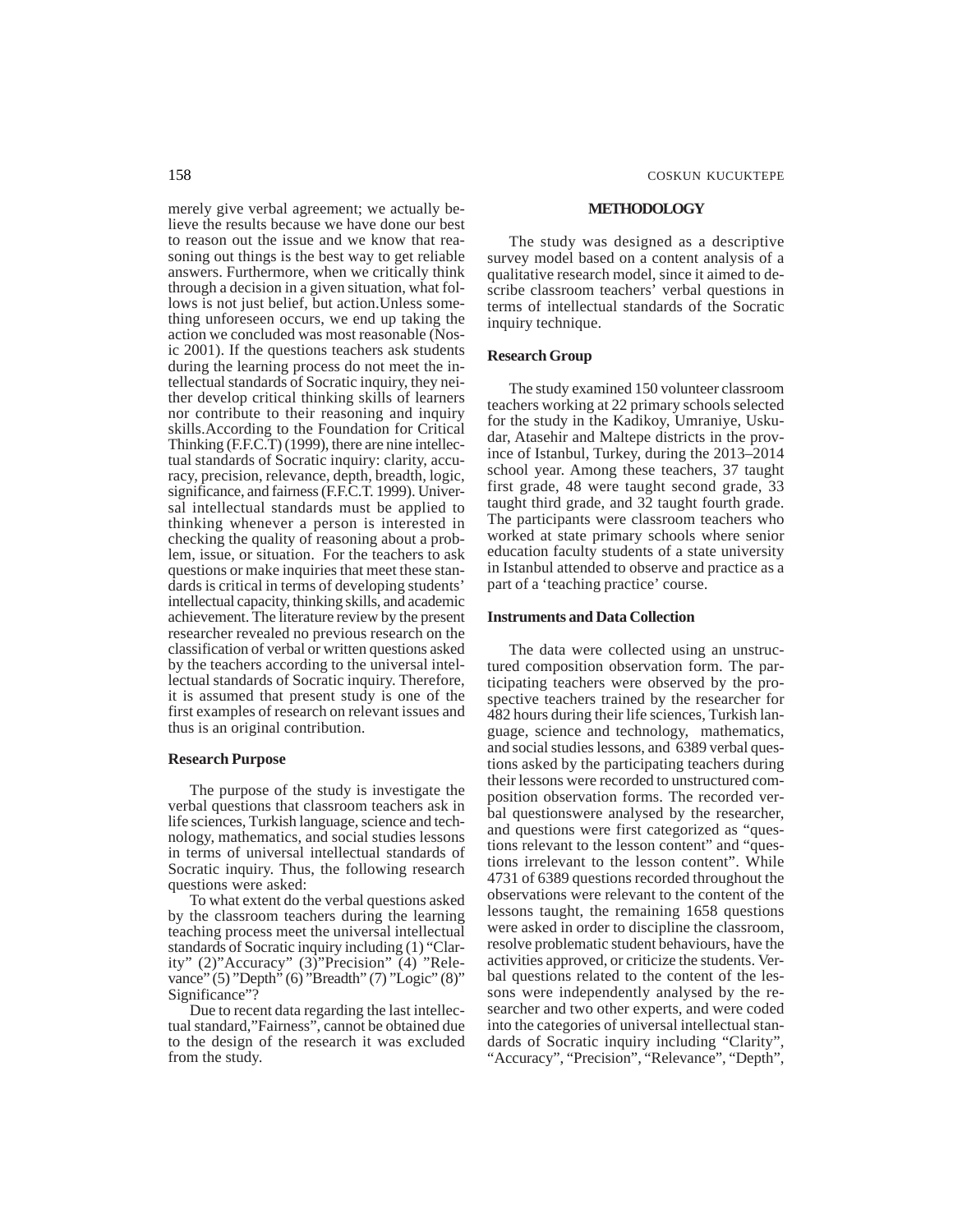"Breadth", "Logic", and "Significance".The data coded independently by two experts were compared with those of the researcher for their agreement.The intercoder reliability was estimated based on the comparison of agreement and disagreement using the formula developed by Miles and Huberman (1994).

Reliability = 
$$
\frac{\text{Agreement}}{\text{(Agreenent + Disagreement)}}
$$
X 100

According to this formula, the intercoder reliability of the data coded to categorize the verbal questions by classroom teachers' in relation to the lesson content according to the intellectual standards of Socratic inquiry was estimated to be130/(130+8) $x100 = 0.94$ . The data were analysed using the percentages and frequencies and displayed in tables.The data were also analysed using the Nvivo 8 software program.

## **RESULTS**

A total of 150 volunteering classroom teachers working at 22 primary schools participated in the study. The observations lasted for 428 hours in total, with 111 hours in first grade, 144 hours in secondgrade, 99 hours in third grade, and 128 hours in fourth grade.

**Table 1: Distribution of observed lesson hours (h) for each grade**

| h   | $\%$  |
|-----|-------|
| 111 | 23.03 |
| 144 | 29.87 |
| 99  | 20.54 |
| 128 | 26.56 |
| 482 | 100   |
|     |       |

Table1shows the distribution of observed lesson hours for each subject and grade. According to Table 2, in first grade, life sciences, Turkish, and mathematics lessons were observed for 37 hours each (111 hours in total). In second grade, life sciences, Turkish, and mathematics lessons were observed for 48 hours each (144 hours in total). In third grade, life sciences, Turkish, and mathematics lessons were observed for 33 hours each (99 hours in total). Finally in fourth grade, Turkish, mathematics, science and technology, and social studies lessons were observed for 32 hours each (128 hours in total).

As indicated, during the lessons observed in the first grade, teachers asked 267 questions in life sciences, 356 in Turkish, and 317 in mathematics lessons (940 questions in total). In the second grade teachers asked 286 questions in life sciences, 338 in Turkish, and 322 in mathematics lessons (946 questions in total). In thirdgrade, teachers asked 309 questions in life sciences, 411 questions in Turkish, and 346 in mathematics lessons (1066 questions in total). Finally in fourth grade, teachers asked 422 questions in Turkish, 349 in mathematics, 493 in science and technology, and 515 in social studies lessons (1779 questions in total). According to Table 3, teachers in all grades asked a total of 862 questions in life sciences, 1527 in Turkish, 1334 in mathematics, 493 in science and technology, and 515 in social studies lessons (a total of 4731 questions) (Table 3).

#### **Findings about First Research Problem**

The first research question was "To what extent do the verbal questions asked by the classroom teachers during the learning teaching process meet the universal intellectual standard of "Clarity".

The questions to be asked according to "Clarity" standard should include the following:

- Could you elaborate further?
- Could you illustrate what you mean?
- Could you give me an example?

| Grades      | Life Sciences | Turkish | <b>Mathematics</b> | Science and<br>Technology | Social<br><b>Studies</b> | Total |
|-------------|---------------|---------|--------------------|---------------------------|--------------------------|-------|
|             | h             |         | h                  | n                         |                          | n     |
| $1st$ grade | 37            | 37      | 37                 |                           |                          | 111   |
| $2nd$ grade | 48            | 48      | 48                 |                           |                          | 144   |
| $3rd$ grade | 33            | 33      | 33                 |                           |                          | 99    |
| $4th$ grade |               | 32      | 32                 | 32                        | 32                       | 128   |
| Total       | 118           | 150     | 150                | 32                        | 32                       | 482   |

**Table 2: Distribution of observed lesson hours (h) according to lessons and grades**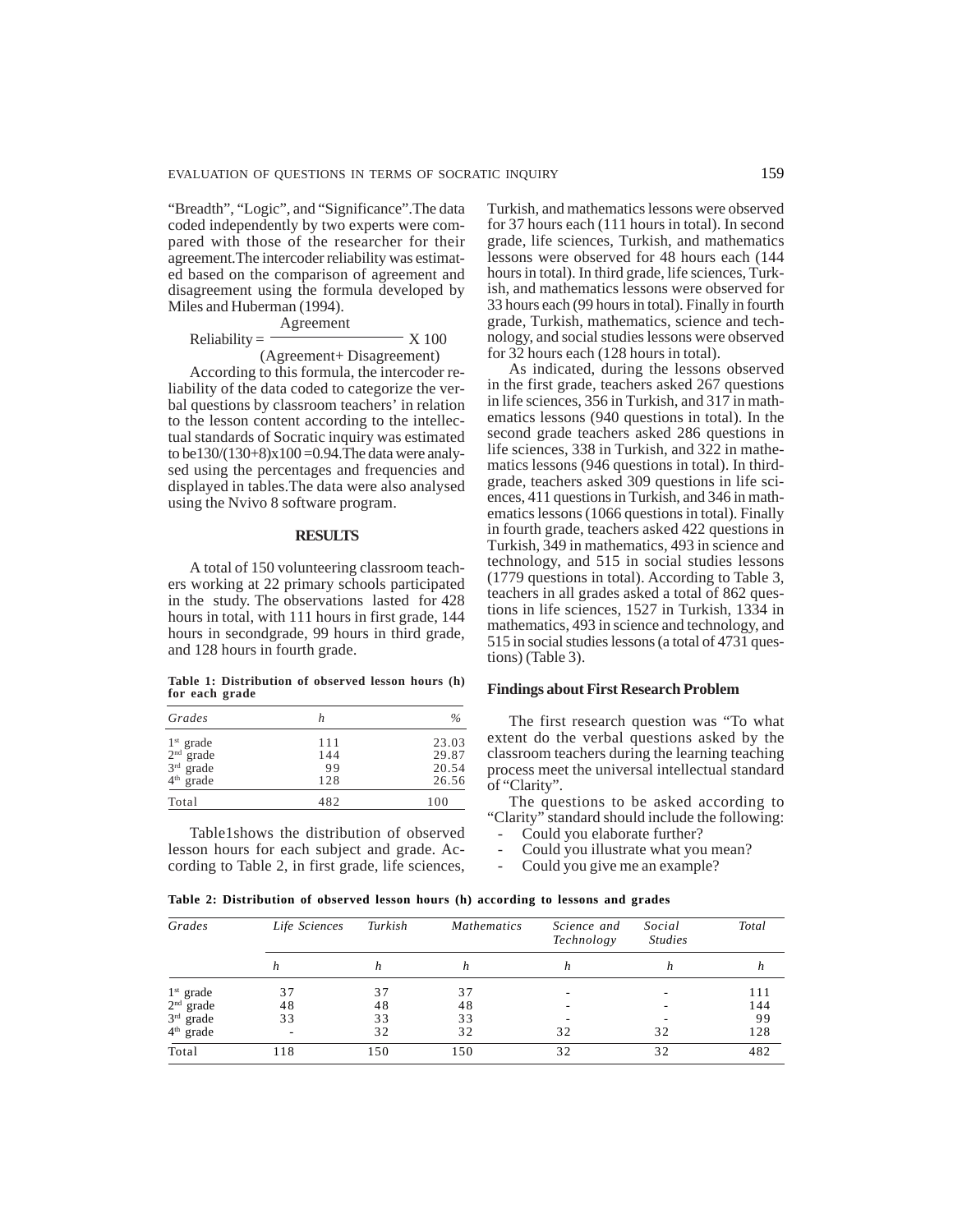| Grades      | Life<br><i>Sciences</i> | Turkish | Mathe-<br>matics | Science and<br>Technology | Social<br><b>Studies</b> |      |        |
|-------------|-------------------------|---------|------------------|---------------------------|--------------------------|------|--------|
|             |                         |         |                  |                           |                          | n    | $\%$   |
| $1st$ grade | 267                     | 356     | 317              |                           |                          | 940  | 19.87  |
| $2nd$ grade | 286                     | 338     | 322              |                           |                          | 946  | 19.99  |
| $3rd$ grade | 309                     | 411     | 346              |                           |                          | 1066 | 22.53  |
| $4th$ grade | ٠                       | 422     | 349              | 493                       | 515                      | 1779 | 37.61  |
| Total       | 862                     | 1527    | 1334             | 493                       | 515                      | 4731 | 100.00 |

**Table 3: Distribution of frequency (f) of teachers' verbal questions according to lessons and grades**

It was found that teachers asked 8 questions in life sciences lessons, 18 questions in Turkish lessons, 15 questions in mathematics lessons, 9 questions in science and technology lessons, and 6 questions in social studies lessons (a total of 56 questions), which met the standard of "Clarity". It was observed that teachers did not ask any questions at first grade that met the standard of "Clarity" (Table 4).

Examples of verbal questions that meet the Clarity standard are as follows:

- "Can you tell me in detail how you found the rule"(Mathematics)
- "Can you more clearly explain what you have said about recycling? What exactly doyou mean? (Life Sciences)
- "If what you have said is the balanced diet, what should we eat for breakfast, lunch and dinner? Could you give us an example?" (Science and Technology)
- "From which word have you inferred this meaning? Explain in detail."(Turkish)
- "Can you give an example of the traffic rules you have mentioned?"

## **Findings about Second Research Problem**

The second research question was "To what extent do the verbal questions asked by the classroom teachers during the learning teaching process meet the universal intellectual standard of 'Accuracy'"?

The questions supposed to be asked according to "Accuracy" standard include the following:

- How could we check on that?
- How could we find out if that is true?
- How could we verify or test that?

It was found that teachers asked 1 question in life sciences lessons, 9 questions in Turkish lessons, 13 questions in mathematics lessons, 6 questions in science and technology lessons, and 1 question in social studies lessons (a total of 30 questions) that met the standard of "Accuracy" (Table 5).

Examples of verbal questions which meet the accuracy standard are as follows:

- "How can we infer here that the boy and misbehaves with his friends?" (Life Sciences)
- "You said that the man is lazy. How do you infer from the text that this is true? (Turkish)
- "How can we check whether the result of the problem is correct?" (Mathematics)
- "How can we check that this matter emits heat?" (Science and Technology)
- "How can we confirm this is not a demand but a need?" (Social Studies)

**Table 4: The analysis of classroom teachers' verbal questions in terms of clarity standards according to grades**

| Grades      | Life<br><i>Sciences</i> | Turkish     | Mathe-<br>matics | Science and<br>Technology | Social<br><b>Studies</b> |    |        |
|-------------|-------------------------|-------------|------------------|---------------------------|--------------------------|----|--------|
|             |                         |             |                  |                           |                          | n  | %      |
| $1st$ grade |                         |             |                  |                           |                          |    |        |
| $2nd$ grade |                         |             |                  |                           |                          |    | 8.93   |
| $3rd$ grade | h                       |             | h                |                           |                          | 20 | 35.71  |
| $4th$ grade |                         | Q           |                  |                           |                          | 31 | 55.36  |
| Total       |                         | $8^{\circ}$ |                  |                           |                          | 56 | 100.00 |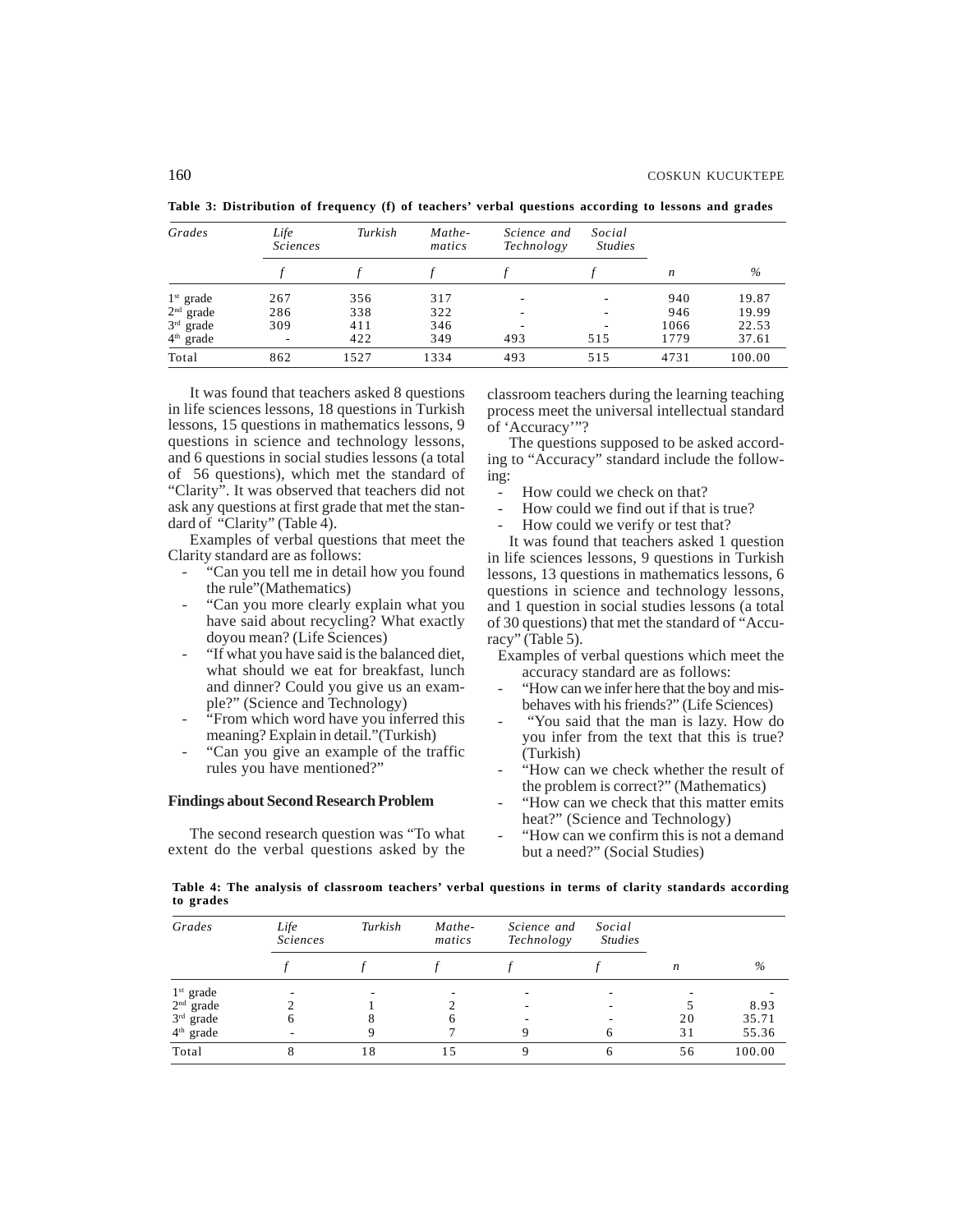**Table 5: The analysis of classroom teachers' verbal questions in terms of accuracy standards according to grades**

| Grades      | Life<br><i>Sciences</i> | Turkish | Mathe-<br>matics | Science and<br>Technology | Social<br><b>Studies</b> |    |        |
|-------------|-------------------------|---------|------------------|---------------------------|--------------------------|----|--------|
|             |                         |         |                  |                           |                          | n  | $\%$   |
| $1st$ grade |                         |         |                  |                           |                          |    | 3.33   |
| $2nd$ grade |                         |         |                  |                           |                          |    | 16.67  |
| $3rd$ grade |                         |         |                  |                           | ۰                        | 6  | 20.00  |
| $4th$ grade |                         |         | 6                |                           |                          | 18 | 60.00  |
| Total       |                         |         | 13               | 6                         |                          | 30 | 100.00 |

## **Findings about Third Research Problem**

The third research question was "To what extent do the verbal questions asked by the classroom teachers during the learning teaching process meet the universal intellectual standard of "Precision"?

The questions supposed to be asked according to "Precision" standard include the following:

- Could you be more specific?
- Could you give me more details?
- Could you be more exact?

It was found that teachers asked 1 question in life sciences lessons, 5 questions in Turkish lessons, 4 questions in mathematics lessons, 3 questions in science and technology lessons, and 2 questions in social studies lessons (a total of 30 questions) that met the standard of "Precision" (Table 6).

Examples of verbal questions which meet the precision standard are as follows:

- "What exactly can be said about the kidneys' role in circulation?" (Science and Technology)
- "Can you state the main idea of the text more clearly/precisely?" (Turkish)
- "What exactly can we say about the steps of solving the problem?(Mathematics)
- "Can you explain more clearly and precisely from what basic needs profession of policemanship emerged."(Social Studies)
- "In what other aspects areyou different from your friends? Can you give more examples?" (Life Sciences)

#### **Findings about Fourth Research Problem**

The fourth research question was "To what extent do the verbal questions asked by the classroom teachers during the learning teaching process meet the universal intellectual standard of "Relevance"?

The questions supposed to be asked according to "Relevance" standard include the following:

- How does that relate to the problem?
- How does that bear on the question?

How does that help us with the issue?

It was found that no verbal question were asked by the participating classroom teachers which meet the intellectual standard of relevance.

### **Findings about Fifth Research Problem**

The fifth research question was "To what extent do the verbal questions asked by the classroom teachers during the learning teaching

**Table 6: The analysis of classroom teachers' verbal questions in terms of precision standards according to grades**

| Grades      | Life<br><i>Sciences</i> | Turkish | Mathe-<br>matics | Science and<br>Technology | Social<br><b>Studies</b> |                  |        |
|-------------|-------------------------|---------|------------------|---------------------------|--------------------------|------------------|--------|
|             |                         |         |                  |                           |                          | $\boldsymbol{n}$ | $\%$   |
| $1st$ grade |                         |         |                  |                           |                          |                  |        |
| $2nd$ grade |                         |         |                  |                           |                          |                  | 13.33  |
| $3rd$ grade |                         |         | ∍                |                           |                          | 6                | 40.00  |
| $4th$ grade |                         |         |                  |                           |                          |                  | 46.67  |
| Total       |                         |         |                  |                           |                          | 15               | 100.00 |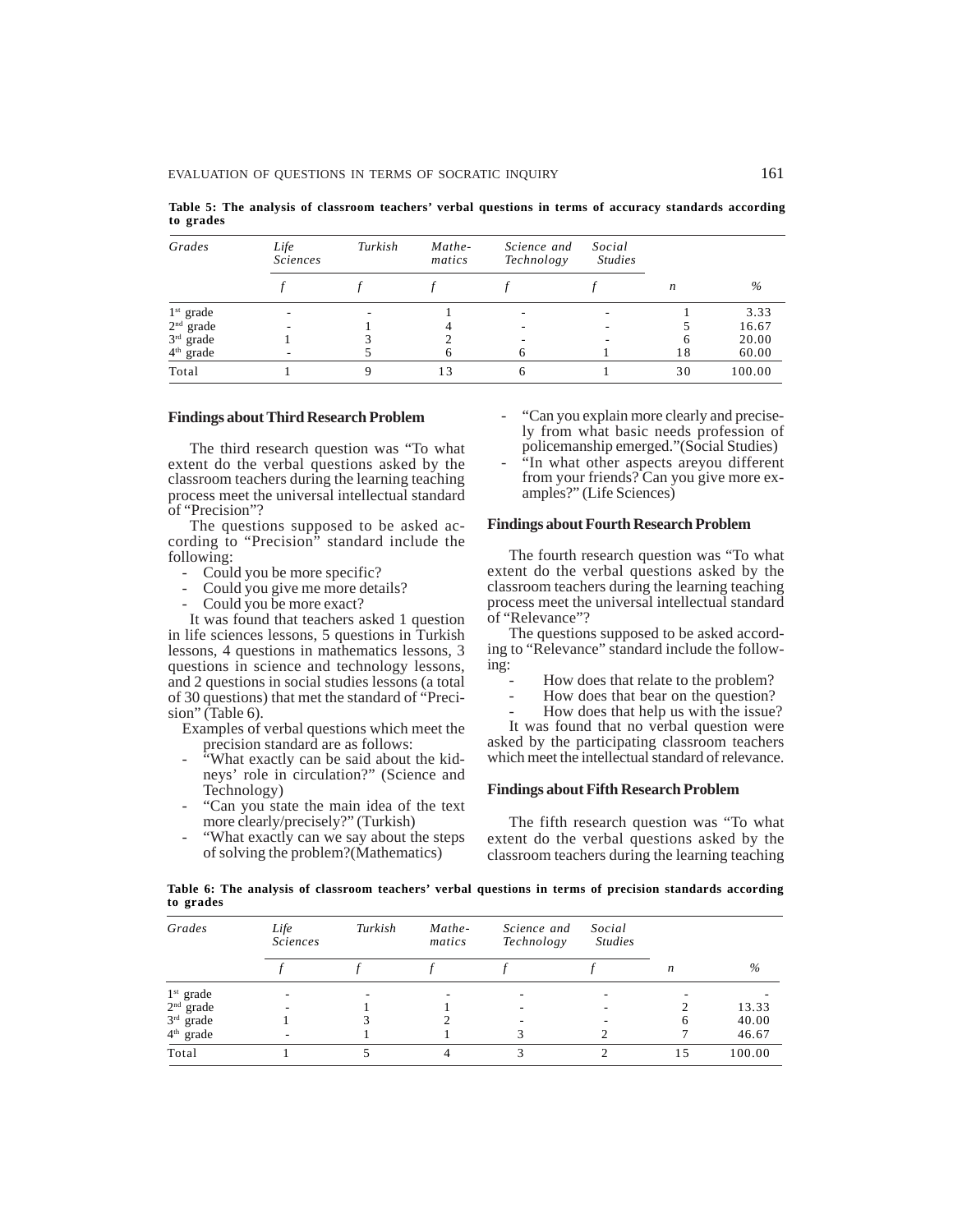process meet the universal intellectual standard of "Depth"?

The questions supposed to be asked according to "Depth" standard include the following:

- What factors make this a difficult problem? - What are some of the complexities of this
- question? What are some of the difficulties we need
- to deal with?

It was found that no verbal questions were asked by the participating classroom teachers which meet the intellectual standard of relevance.

## **Findings about Sixth Research Problem**

The sixth research question was "To what extent do the verbal questions asked by the classroom teachers during the learning teaching process meet the universal intellectual standard of "Breadth"?

The questions supposed to be asked according to "Breadth" standard include the following:

- Do we need to look at this from another perspective?
- Do we need to consider another point of view?
- Do we need to look at this in other ways? Teachers asked 2 questions in life sciences

lessons, 8 questions in Turkish lessons, 9 questions in mathematics lessons, 2 questions in science and technology lessons, and 1 question in social studies lessons (a total of 22 questions) which met the standard of "Breadth" (Table 7).

Examples of verbal questions which meet the Breadthstandard are as follows:

- "When we look at your friend's behaviour from another perspective, can it be judged differently?" (Life Sciences)
- "Do you think they might be another reason for leaving from Cankaya?" (Turkish)
- "If we take this question from another point of view, can we find another solution?" (Mathematics)
- "Can we attribute Ataturk's military successes to his being a good soldier alone? Can it also be his other characteristics that affect his success?(Social Studies)
- "Do trees have only these benefits? Just think about other benefits they have." (Science and Technology)

## **Findings about Seventh Research Problem**

The seventh research question was "To what extent do the verbal questions asked by the classroom teachers during the learning teaching process meet the universal intellectual standard of "Logic"?

The questions supposed to be asked according to "Logic" standard include the following:

- Does all this make sense together?
- Does your first paragraph fit in with your last?
- Does what you say follow from the evidence?

Teachers asked 6 questions in Turkish lessons, 2 questions in mathematics lessons, 1 question in science and technology lessons, and 2 questions in social studies lessons (a total of 11 questions) which met the standard of "logic". It was observed that teachers did not ask any questions in life sciences lesson that met the standard of "logic" (Table 8).

Examples of verbal questions which meet the Clarity standard are as follows:

- "You had said the word *Lale* is the name of a person, and now you have just said it is a flower's name. Do you think what you said before and what you have just said are consistent?" (Turkish)

| Table 7: The analysis of classroom teachers' verbal questions in terms of breadth standards according |  |  |  |  |  |  |
|-------------------------------------------------------------------------------------------------------|--|--|--|--|--|--|
| to grades                                                                                             |  |  |  |  |  |  |

| Grades                | Life<br><i>Sciences</i> | Turkish | Mathe-<br>matics | Science and<br>Technology | Social<br><b>Studies</b> |      |        |
|-----------------------|-------------------------|---------|------------------|---------------------------|--------------------------|------|--------|
|                       |                         |         |                  |                           |                          | n    | $\%$   |
| $1st$ grade           |                         |         |                  |                           |                          |      | 4.55   |
| $2nd$ grade           |                         |         |                  |                           |                          | 6    | 27.27  |
| $3rd$ grade           |                         |         |                  |                           |                          | h    | 27.27  |
| 4 <sup>th</sup> grade |                         |         |                  |                           |                          | Q    | 40.91  |
| Total                 |                         |         | Q                |                           |                          | 2.2. | 100.00 |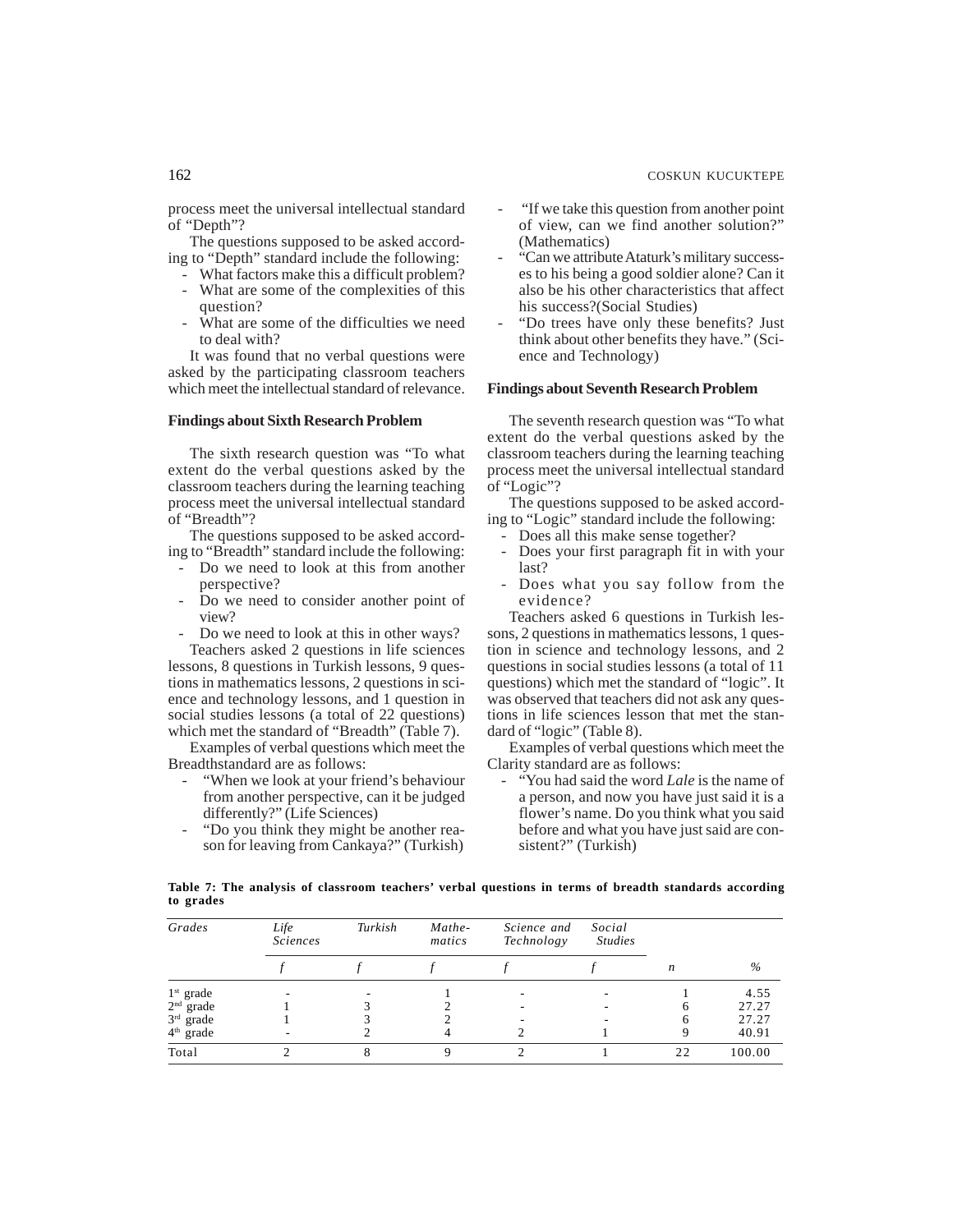- "Do these data altogether contribute to the solution of the problem?" (Mathematics)
- "Do you have any evidence for the generation of electricity here? (Science and Technology)
- "Do you have any evidence to claim that this situation is the most common problem facing the consumers?" (Social Studies)

## **Findings about Eighth Research Problem**

The eight research question was "To what extent do the verbal questions asked by the classroom teachers during the learning teaching process meet the universal intellectual standard of "Significance"?

The questions supposed to be asked according to "Significance" standard include the following:

- Is this the most important problem to consider?
- Is this the central idea to focus on?
- Which of these facts are most important?

It was found that no verbal questions were asked by the participating classroom teachers that meet the intellectual standard of significance.

Teachers asked 12 questions in life sciences lessons, 46 questions in Turkish lessons, 43 questions in mathematics lessons, 21 questions in science and technology lessons, and 12 questions in social studies lessons which met all intellectual standards of Socratic inquiry (Table 8). Accordingly, it was found that at all grades and in all lessons teachers asked a total of 134 questions that met all intellectual standards of Socratic inquiry.

### **DISCUSSION**

At the end of the study, it was detected that most of the questions (97.17%) asked by the classroom teachers during lessons did not meet the universal intellectual standards of Socratic inquiry, and teachers asked few questions (2.83%) that further encouraged student responses according to universal intellectual standards of Socratic inquiry. It is reported by many researchers that verbal questions teachers ask during the teaching learning process are very important for learners to develop inquiry and reasoning skills and acquire higher-order thinking strategies, and only qualified questions can develop these competences (Oliveira 2010; Cleveland and Fox 2008; Ozden 2005; Koray-Altuncekic and Yaman 2002; Blosser 2000; Goatly 2000;

**Table 8: The analysis of classroom teachers' verbal questions in terms of logic standards according to grades**

| Grades      | Life<br><i>Sciences</i> | Turkish | Mathe-<br>matics | Science and<br>Technology | Social<br><b>Studies</b> |                  |        |
|-------------|-------------------------|---------|------------------|---------------------------|--------------------------|------------------|--------|
|             |                         |         |                  |                           |                          | $\boldsymbol{n}$ | $\%$   |
| $1st$ grade |                         |         |                  |                           |                          |                  |        |
| $2nd$ grade |                         |         |                  |                           |                          |                  | 9.10   |
| $3rd$ grade |                         |         |                  |                           |                          |                  | 45.45  |
| $4th$ grade |                         |         |                  |                           |                          |                  | 45.45  |
| Total       | $\Omega$                | 6       |                  |                           |                          |                  | 100.00 |

|        |  | Table 9: The analysis of classroom teachers' verbal questions in terms of all standards according to |  |  |  |  |  |
|--------|--|------------------------------------------------------------------------------------------------------|--|--|--|--|--|
| grades |  |                                                                                                      |  |  |  |  |  |

| Grades      | Life<br><b>Sciences</b> | Turkish | Mathe-<br>matics | Science and<br>Technology | Social<br><b>Studies</b> |                  |        |
|-------------|-------------------------|---------|------------------|---------------------------|--------------------------|------------------|--------|
|             |                         |         |                  |                           |                          | $\boldsymbol{n}$ | $\%$   |
| $1st$ grade |                         |         |                  |                           |                          |                  | 1.49   |
| $2nd$ grade | 3                       |         | 9                | ٠                         |                          | 19               | 14.18  |
| $3rd$ grade |                         | 21      | 13               | ۰                         |                          | 43               | 32.09  |
| $4th$ grade | ۰.                      | 18      | 19               | 21                        | 12                       | 70               | 52.24  |
| Total       | 12                      | 46      | 43               | 21                        | 12                       | 134              | 100.00 |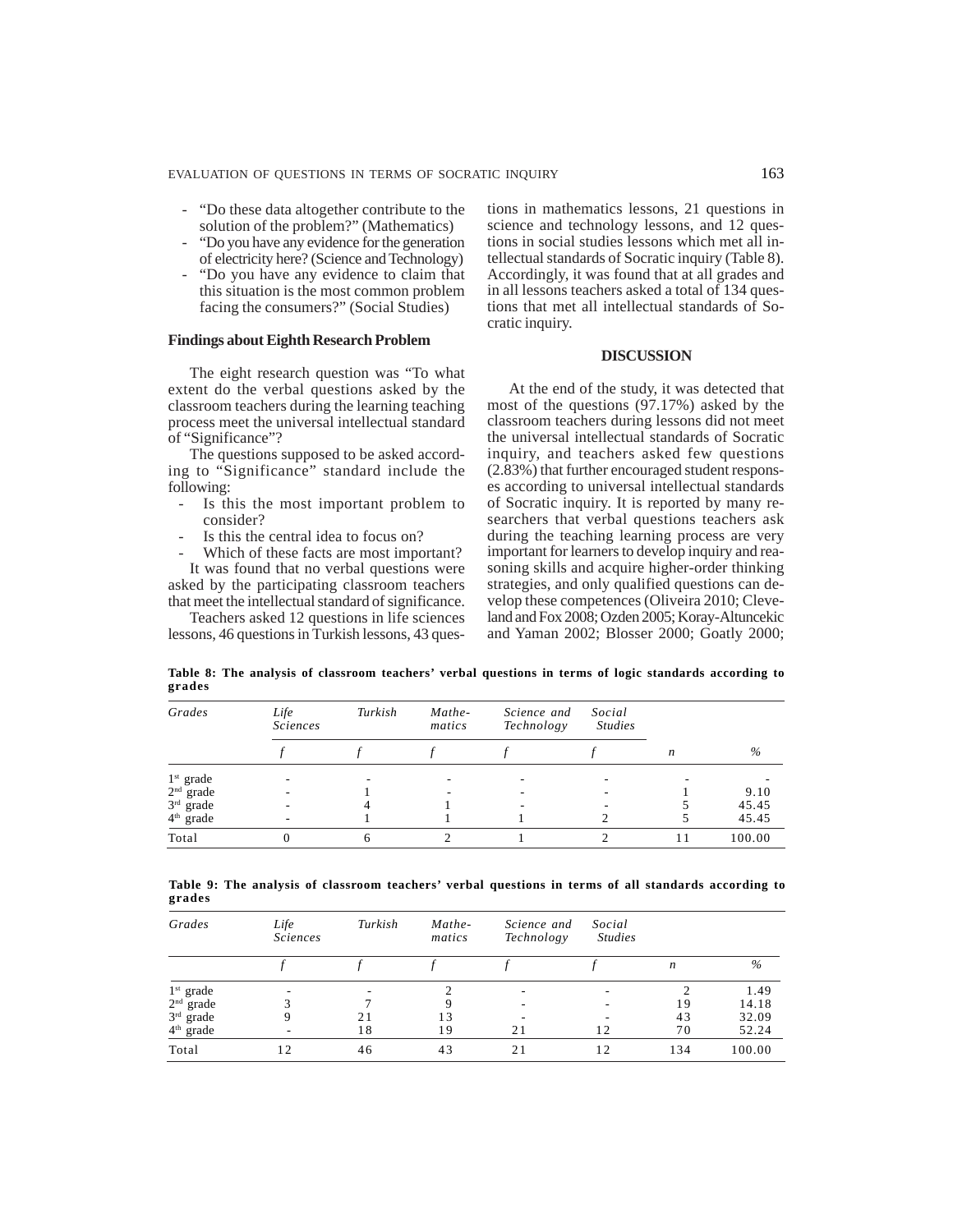Keogh and Naylor 1999; Tsui 1999; Bruald 1998; Elder and Paul 1998; Facione 1998; Boostrom 1992; Shepardson and Pizini 1991; Montague 1987; Godbold 1970). This finding can be evidence for teachers' failure to develop the abovementioned skills in students with their questions. Elder and Paul (1998) also reported that most of the questions teachers asked provoked thinking, overwhelmed learners' thinking processes under a huge amount of information, and pushed them to the margins of lesson content in the rush for completing the content of the course book. They also reported that teachers cannot ask questions which develop active, creative and critical thinking skills.Whereas, teachers should ask questions which can enhance higher-order thinking skills among learners and require the learners to back up their answers with evidence (Potts 1994; Boostrom 1992; Carol 1989). Only this kind of questioning can meet the standards of Socratic inquiry. The finding of the presentstudy concurs with the findings of Aslan (2011), Kucuktepe (2010), Jones (1992) and Carleen (1990). These researchers found that teachers ask verbal questions which are mostly close-ended, have a single answer, are based on routelearning, require lower-order thinking skills, and cannot help develop questioning and thinking skills among students. Furthermore, it is indicated in another study that there is a strong relationship between student achievement and higher-order thinking skills, so, rather than asking short-answer or close-ended questions, teachers are expected to develop question statements that are open-ended and complex, require inquiry or a research process during which students are active in ensuring permanent learning (Smith and Szymanski 2013). Brualdi (1998) also argues that questions should free learners from stereotyped information and enable learners to question their own thinking. The writer puts forward that if the questions are not qualified, they can cause the learners to accept information without questioning, which gradually becomes a habit in their lives, claiming that this situation would lead to serious adverse effects to learners' cognitive development. Based on the findings of the present research,it can be concluded that the failure of most questions asked by the classroom teachers to meet the universal intellectual standards of Socratic inquiry adversely affect learners' cognitive development. Moreover, it was found that classroom teachers do not inquire student responses to verbal questions with questions according to intellectual standards of relevance, depth, and significance, and teachers mostly asked questions enabling them to make inquiry according to the standard of clarity. It was observed that across all grades that classroom teachers generally asked questions that met the intellectual standards of Socratic inquiry in life sciences and social studies lessons the least, and Turkish and mathematics lessons the most. Furthermore, in terms of grade levels, participating classroom teachers were found to ask questions meeting the intellectual standards of Socratic inquiry at first grade the least and at fourthgrade the most. Based on this finding, it can be said that teachers ask more questions that meet the intellectual standards of Socratic inquiry as the grade level increases.

### **CONCLUSION**

In this study, verbal questions asked by the teachers were examined in the "Clarity", "Accuracy", "Precision", "Relevance", "Depth", "Breadth", "Logic", and "Significance" categories of universal intellectual standards of Socratic inquiry. As a result of the research, it was found that most of the verbal questions classroom teachers ask during lessons do not meet the universal intellectual standards of Socratic inquiry, and teachers ask few questions that further encourage student responses. Furthermore, the lesson observations suggested classroom teachers not inquire student responses to verbal questions with questions according to intellectual standards of relevance, depth, and significance, and teachers mostly asked questions enabling studentsto inquire according to the standard of clarity.

#### **RECOMMENDATIONS**

It is possible to make the following suggestions based on the results of this study and findings in the relevant literature:

This study was about classroom teachers. Similar studies can also be done with preschool, primary school, middle school, and high school teachers and lecturers. In addition to subjects in this study, different levels  $(5<sup>th</sup>, 6<sup>th</sup>, 7<sup>th</sup>, 8<sup>th</sup>)$ grade, etc.) and lessons (chemistry, biology, history, physics, computer sciences, etc.) can be examined.